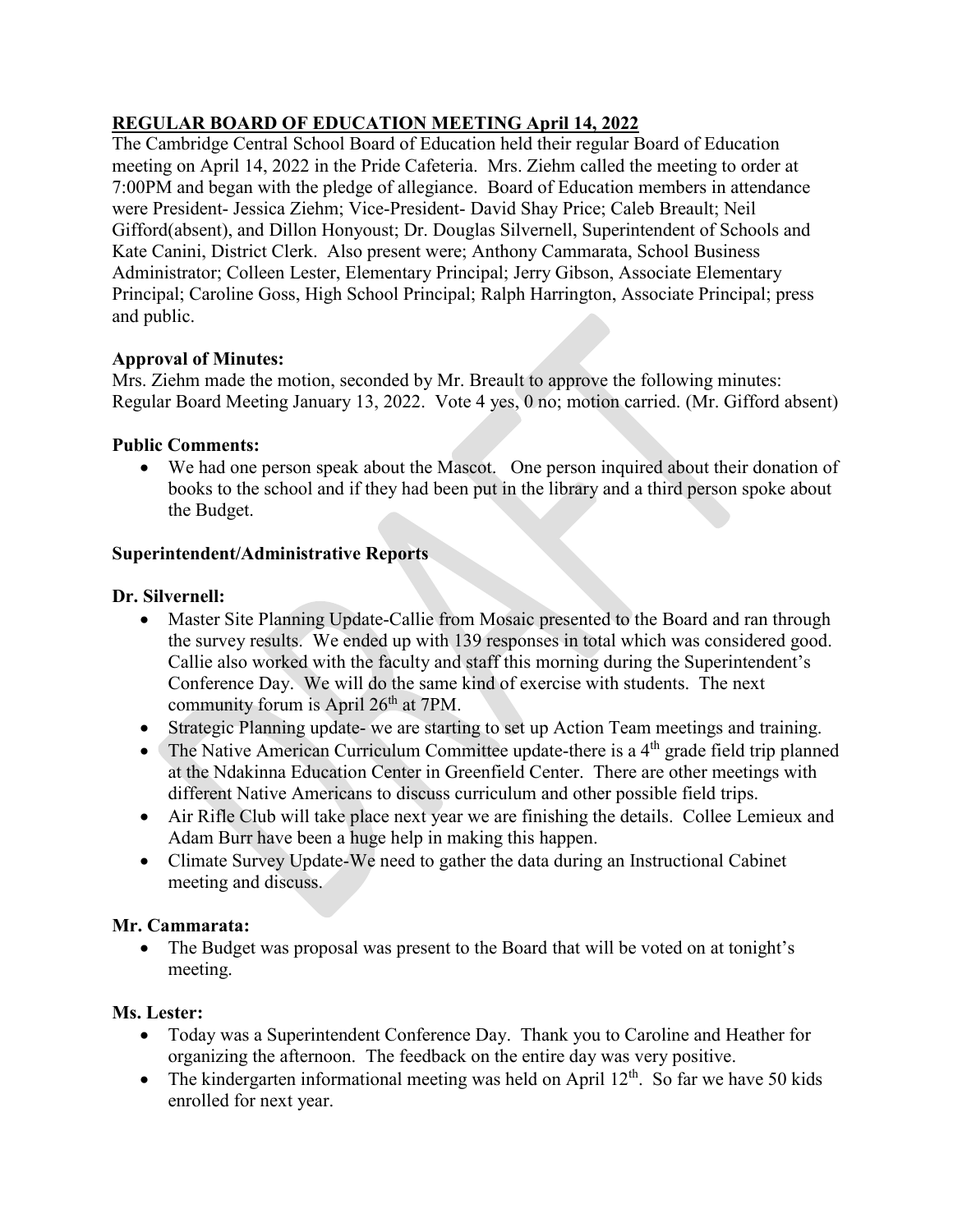- We have 34 Pre K students so far for next year so we are almost at capacity.
- Elementary is doing Computer Based Testing for the first time. Math will be paperbased.

#### **Mrs. Goss:**

- This year we had 8 works by 4 students (Chaylyn Harrington, Hope Chinian, Maizie Steele, Anna Bailey accepted for Talent Unlimited this year.
- The ELA exams have wrapped up. After break we will be ding the Math testing. 7th grade will test on April  $27<sup>th</sup>$  and  $7<sup>th</sup>$  Grade will be the following week.
- On May  $21^{st}$  we will have a Jr. Sr. Prom combined because we did not have a prom last year due to COVID19. It will take place at Lakota Farm. Coronation will take place at school.
- Regents testing is a go for June. US History will take place June  $1<sup>st</sup>$ . Mid-June will be the last day of classes in the High School.

### **BOE/Committee Reports:**

#### **New Business:**

Mrs. Ziehm made the motion, seconded by Mr. Price to approve the consent agenda and the consent agenda with regard to new business. Vote 4 yes, 0 no; motion carried. (Mr. Gifford absent)

Mrs. Ziehm made the motion, seconded by Mr. Breault to appoint Aydin O'Hearn, holding a permanent certification as a School Counselor be appointed to tenure in the School Counselor area effective June 30, 2022. Vote 4 yes, 0 no; motion carried. (Mr. Gifford absent)

Mrs. Ziehm made the motion, seconded by Mr. Honyoust to appoint Mary Price, holding a Level III certification as a Teaching Assistant be appointed to tenure in the Teaching Assistant area effective June 30, 2022. Vote 3 yes, 0 no, 1 abstain (Mr. Price); motion carried. (Mr. Gifford absent)

Mrs. Ziehm made the motion, seconded by Mr. Price to appoint Kelly Toleman, holding a permanent certification in Elementary be appointed to tenure in the Elementary area effective June 30, 2022. Vote 4 yes, 0 no; motion carried. (Mr. Gifford absent)

Mrs. Ziehm made the motion, seconded by Mr. Breault to appoint Sarah Cuddihy, holding an initial certification in Mathematics be appointed to tenure in the Mathematics area effective June 30, 2022, and contingent upon obtaining her professional certification. Vote 4 yes, 0 no; motion carried. (Mr. Gifford absent)

Mrs. Ziehm made the motion, seconded by Mr. Breault to approve the 2022-2023 Budget in the amount of \$23,923,743 and the tax report card. Vote 4 yes, 0 no; motion carried. (Mr. Gifford absent)

Mrs. Ziehm made the motion, seconded by Mr. Breault to approve the appointment of Jerry Gibson to a four-year probationary appointment as Elementary Principal, in the tenure area of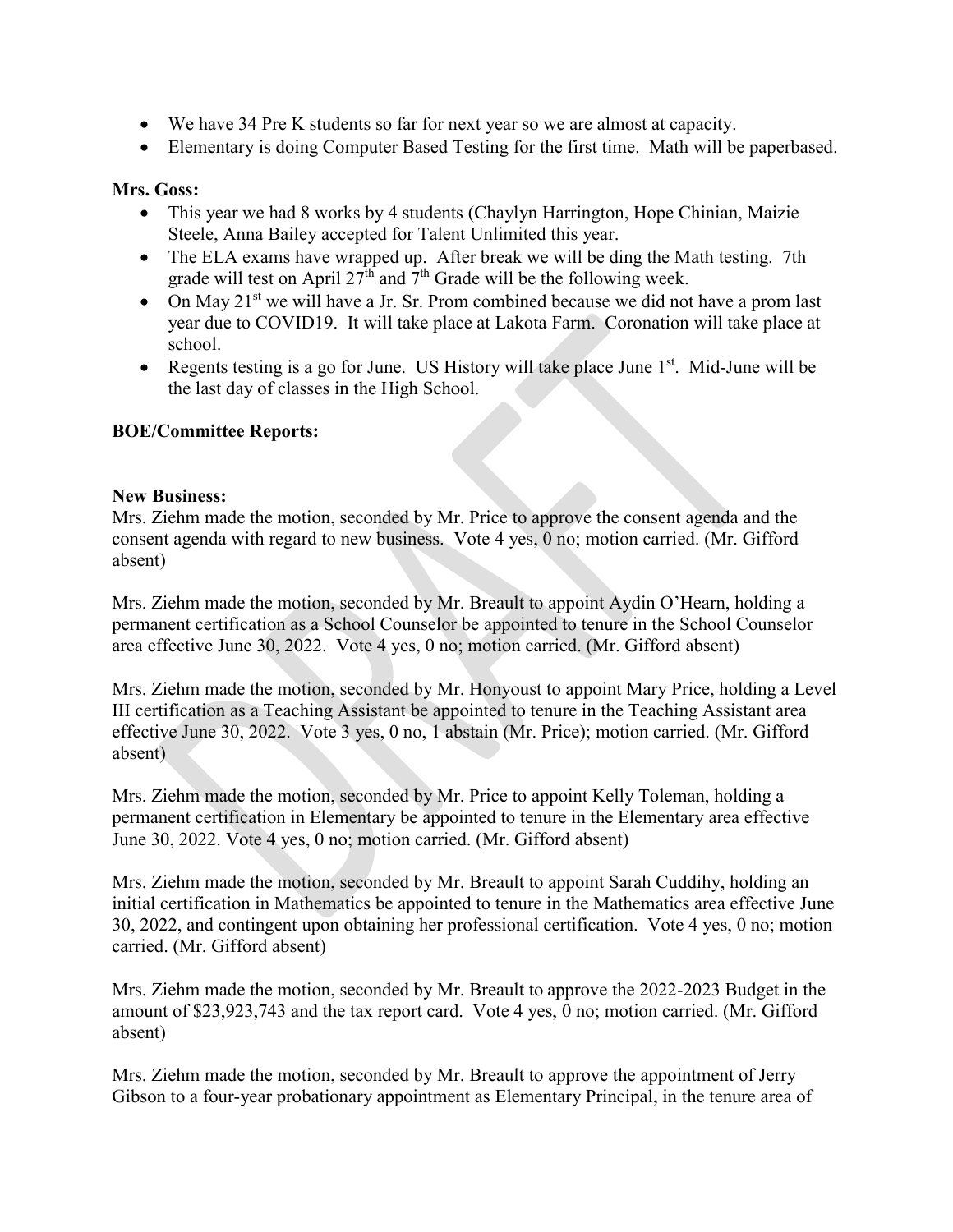Elementary Principal, commencing July 1, 2022 and ending June 30, 2026, with a base salary of \$97,000 plus Masters \$1000 for an annual salary of \$98,000. Vote 4 yes, 0 no; motion carried. (Mr. Gifford absent)

Mrs. Ziehm made the motion, seconded by Mr. Price to approve the amended MOA between the Cambridge Central School District and the Cambridge Faculty Association regarding Building Substitute coverage by Teachers and Teaching Assistants during the remainder of the 2021- 2022 school year due to shortages. Vote 4 yes, 0 no; motion carried. (Mr. Gifford absent)

Mrs. Ziehm made the motion, seconded by Mr. Breault to approve the Budget Transfer in the amount of \$89,999 to cover Special Education expenses in the proper code. Vote 4 yes, 0 no; motion carried. (Mr. Gifford absent)

Mrs. Ziehm made the motion, seconded by Mr. Price to approve Budget Transfer in the amount of \$40,000 to cover Buildings & Grounds expenses in the proper code. Vote 4 yes, 0 no; motion carried. (Mr. Gifford absent)

Mrs. Ziehm made the motion, seconded by Mr. Breault to approve the Budget Transfer in the amount of \$25,766 to cover Insurance expenses in the proper code. Vote 4 yes, 0 no; motion carried. (Mr. Gifford absent)

Mrs. Ziehm made the motion, seconded by Mr. Price to approve the Budget Transfer in the amount of \$126,717 to transfer funds to expense in the proper code. Vote 4 yes, 0 no; motion carried. (Mr. Gifford absent)

Mrs. Ziehm made the motion, seconded by Mr. Price to approve Budget Transfer in the amount of \$73,216 to cover Contractual Transportation expenses for Special Education placements in the proper code. Vote 4 yes, 0 no; motion carried. (Mr. Gifford absent)

The first reading of the following policies were read: **2342**-Agenda Preparation and Dissemination; **1230**-Public Comment at Board Meetings; **1230 E.1**-Public Comment at Board Meetings Exhibit; **1230 E.2**-Public Comment at Board Meetings Exhibit sign in sheet; **8220**- Buildings and Grounds Maintenance and Inspection; **1530**-Smoking, Vaping and Other Tobacco Use on School Premises.

At 7:59PM Mrs. Ziehm made the motion, seconded by Mr. Breault to go into executive session for issues pertaining to the employment history of a particular individual leading to the appointment/suspension/discipline of that particular person. Vote 4 yes, 0 no; motion carried. (Mr. Gifford absent)

At 9:46PM Mrs. Ziehm made the motion, seconded by Mr. Price to return to open session. Vote 4 yes, 0 no; motion carried. (Mr. Gifford absent)

At 9:47PM Mrs. Ziehm made the motion, seconded by Mr. Breault to adjourn the meeting. Vote 4 yes, 0 no; motion carried. (Mr. Gifford absent)